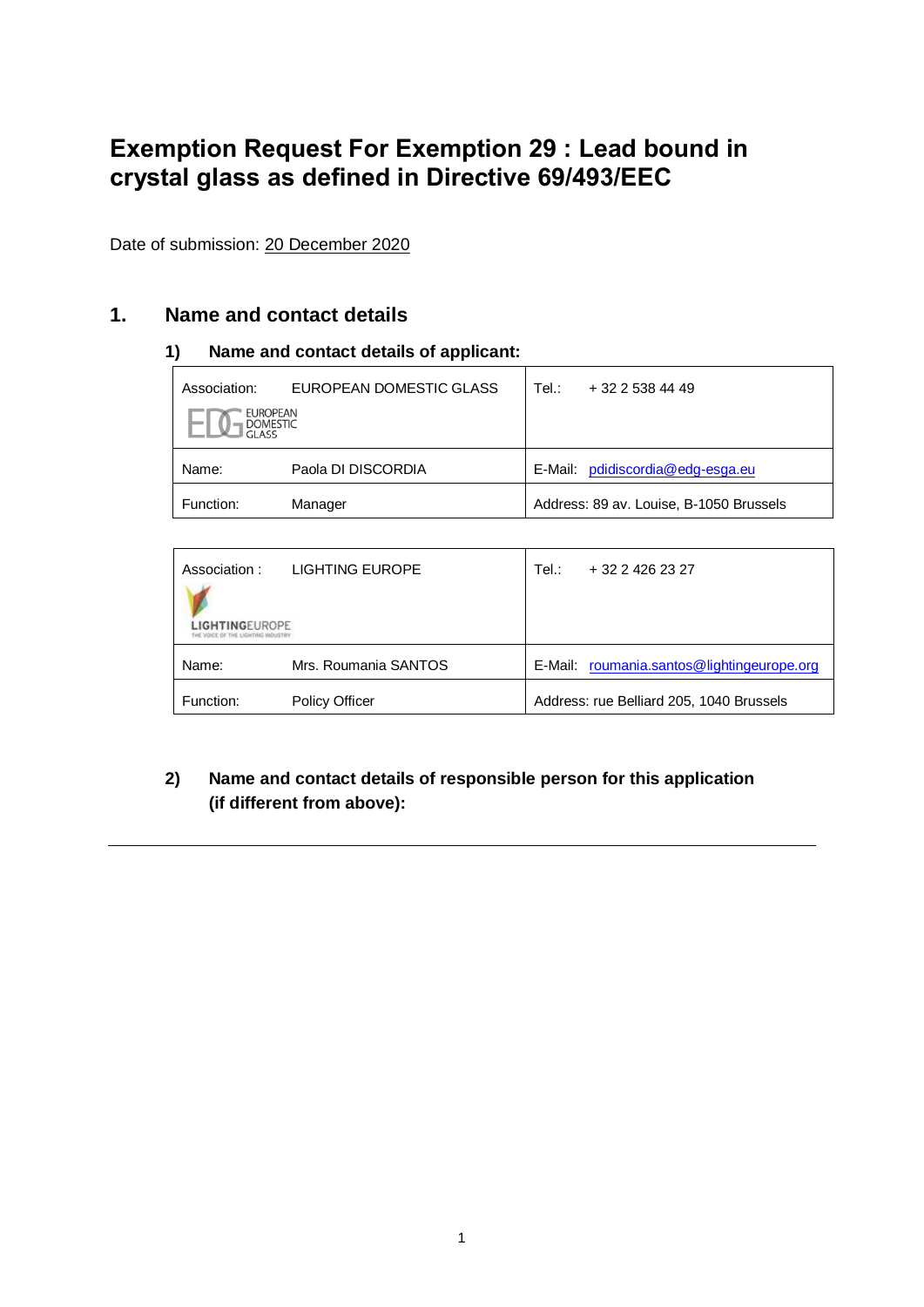| 2. | <b>Reason for application:</b> Please indicate where relevant:                    |
|----|-----------------------------------------------------------------------------------|
|    | Request for new exemption in:                                                     |
|    | $\Box$ Request for amendment of existing exemption in                             |
|    | X Request for extension of existing exemption in                                  |
|    | $\Box$ Request for deletion of existing exemption in:                             |
|    | $\Box$ Provision of information referring to an existing specific exemption in:   |
|    | X Annex III<br>Annex <sub>IV</sub>                                                |
|    | No. of exemption in Annex III or IV where applicable:<br>29                       |
|    | Proposed or existing wording: Lead bound in crystal glass as defined in Directive |
|    | 69/493/EEC (cat. 1, 2, 3, 4) <sup>1</sup>                                         |
|    | Duration where applicable: 10 years                                               |
|    |                                                                                   |

# **3. Summary of the exemption request / revocation request**

Lead bound in crystal glass are used in specific EEE applications because its unique combinations of processing and optical/decorative properties and characteristics allow the manufacture of EEE articles which could not be produced otherwise. Substitutes for these specific EEE applications sought over near to three decades without success. The performance of alternative materials is worse and does not allow the production of the same lead crystal glass articles, notably because of the insufficient workability time made possible by the lead oxide component.

<sup>&</sup>lt;sup>1</sup> Council Directive of 15 December 1969 on the approximation of the laws of the Member States relating to crystal glass, in OJ L326 of 29 December 1969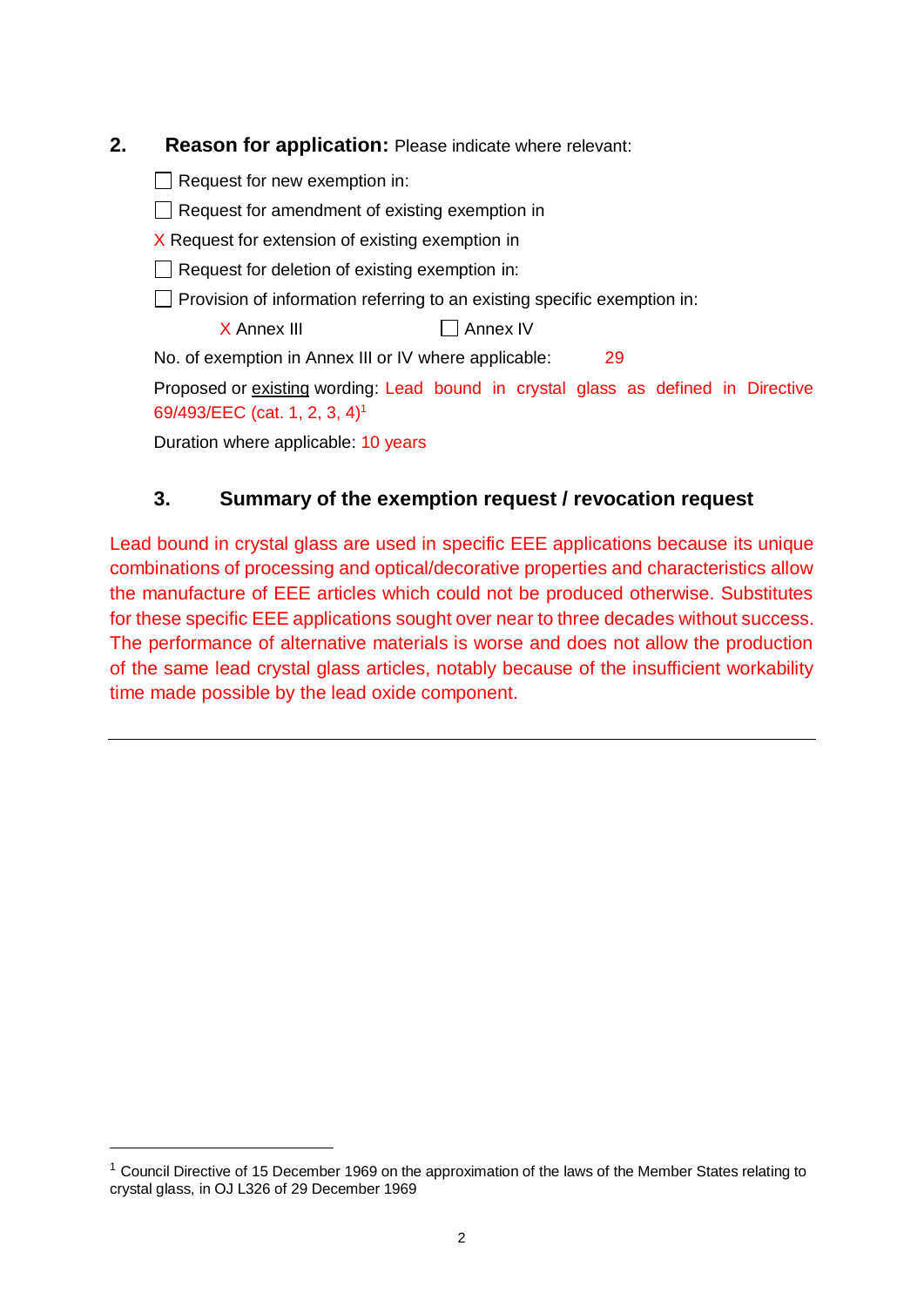## **4. Technical description of the exemption request / revocation request**

### **(A) Description of the concerned application:**

1. To which EEE is the exemption request/information relevant?

Name of applications or products: Fixed/portable luminaires Lamps Electrified mirrors Horology (clocks, watches etc.) Display cases Digital photo frames Tablet and smart phone docking stations Furniture and home décor items, if including electrical or electronic products

(carrousel, tables, sofas, plumbing elements etc.) Building materials (illuminated bricks)

a. List of relevant categories: (mark more than one where applicable)

| $\Box$ 1       | $\Box$ 7        |
|----------------|-----------------|
| $\Box$ 2       | $\Box$ 8        |
| $\boxtimes$ 3  | $\Box$ 9        |
| $X_4$          | $\Box$ 10       |
| X <sub>5</sub> | X <sub>11</sub> |
| $\Box$ 6       |                 |

- b. Please specify if application is in use in other categories to which the exemption request does not refer: No use in other categories
- c. Please specify for equipment of category 8 and 9:

The requested exemption will be applied in

 $\Box$  monitoring and control instruments in industry

 $\Box$  in-vitro diagnostics

 $\Box$  other medical devices or other monitoring and control instruments than those in industry

2. Which of the six substances is in use in the application/product? (Indicate more than one where applicable)

| $\Box$ Cr-VI<br>$\Box$ Hg<br>$\Box$ Cd<br>X Pb | $\Box$ PBDE<br>$\Box$ PBB |
|------------------------------------------------|---------------------------|
|------------------------------------------------|---------------------------|

3. Function of the substance:

Lead Oxides (PbO or  $Pb_3O_4$ ), are used as an intermediate for the chemical synthesis of Lead bound in Crystal Glass, as required by Council Directive of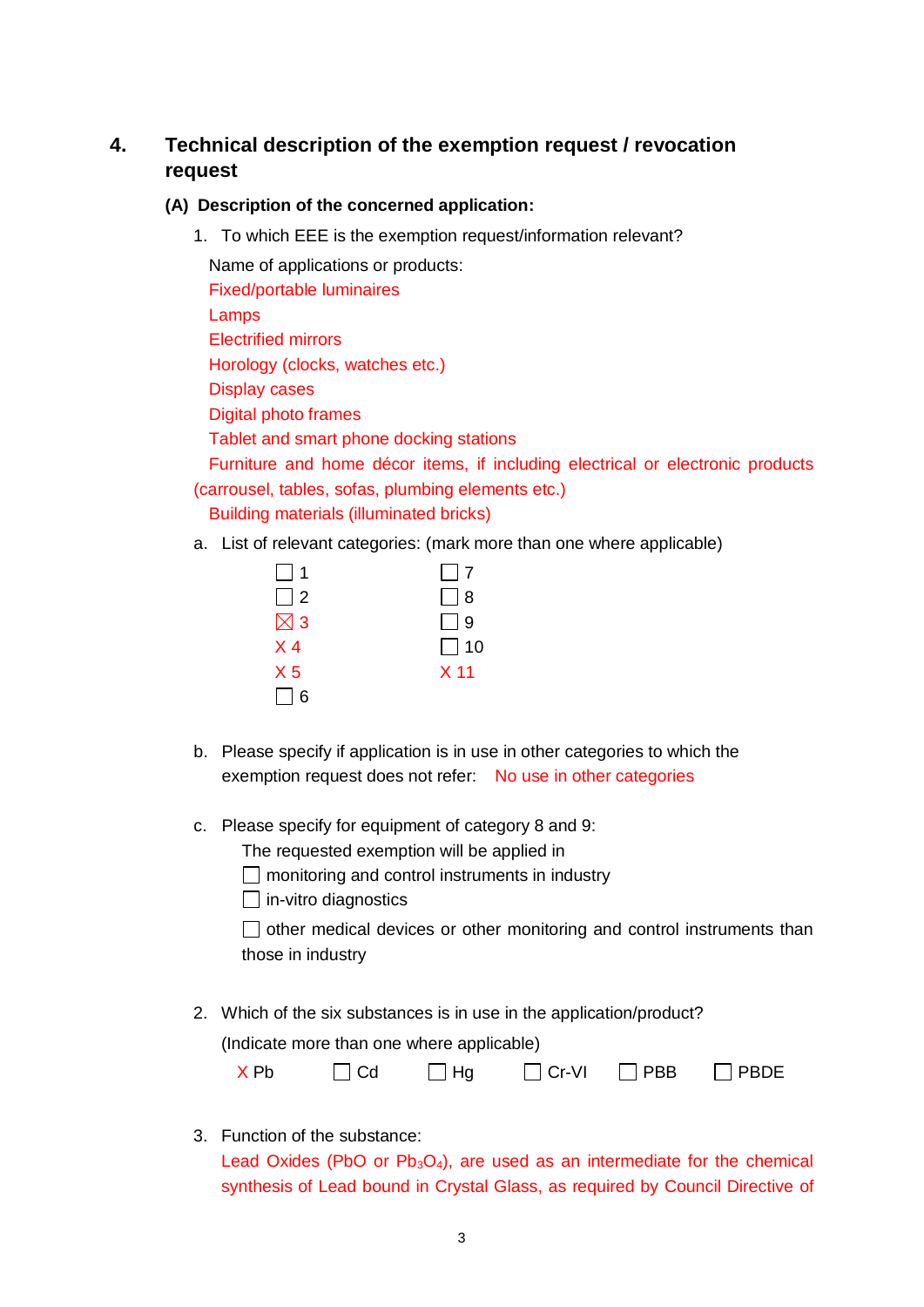15 December 1969 on the approximation of the laws of the Member States relating to crystal glass (69/493/EEC). The amount of Lead in the Lead Crystal glass has to be at minimum of 24% expressed as PbO for the glass to be called "**lead** crystal", and it must be stressed that it does not mean that there is PbO nor Pb as such in the articles. It is simply a convenient way to express the result of an elementary composition analysis. Under REACH Regulation, glass is itself a substance<sup>2</sup> (see point 4 below). We reemphasize that articles made of Lead Crystal glass actually contain no elemental Pb or PbO as such.

The addition of lead oxide enables

- A better energy efficiency. Measures demonstrate that from a same source (LED), the light flow transmitted through a lead crystal item is bigger by a factor of at least 10%, compared to the light flow transmitted by the same item in flint glass. The energy efficiency (lumen/watt) of lead crystal is therefore much better than in flint glass. In certain cases, the ranking IEE of an electric lighting device can jump to category A (with lead crystal) from category B (with flint glass). In other words, less energy is required for lighting. $3$
- The production of exceptional articles otherwise impossible to obtain, through the
	- o increased working time with the glass, via excellent thermal and viscosity properties (melting and forming)
	- o unique optical properties needed for
		- $\Rightarrow$  High refractive index  $n_d > 1.56$  (responsible for brilliance)
		- $\Rightarrow$  High dispersion  $n_f n_c > 0.01$ , preferably 0.013 (responsible for the refraction and reflection performance)
		- $\Rightarrow$  High light transmission (L > 98; -0.5 < a < 0; -0.5 < b < 0.5 (100 mm thickness immersion, light C, 2°, CIELAB)
		- $\Rightarrow$  No , grey' but sharp colour transition
	- o unique mechanical (cutting and polishing) process possibility
	- o unique refinement (sustainable surface) process possibility
	- o decorative aspects

Certain applications therefore display design, shapes, dimensions and optical/decorative aspects which are unique to lead bound in crystal glass.

<sup>2</sup> REACH Regulation, Annex V and Guidance for Annex V, Entry 11, pp. 38-39.

<sup>3</sup> F. ANGELI, P. JOLLIVET, Th. CHARPENTIER, M. FOURNIER, St. GIN, *Structure and Chemical Durability of Lead Crystal Glass,* in *Env. Sci. Technol*., 2016, 50, 11549-11558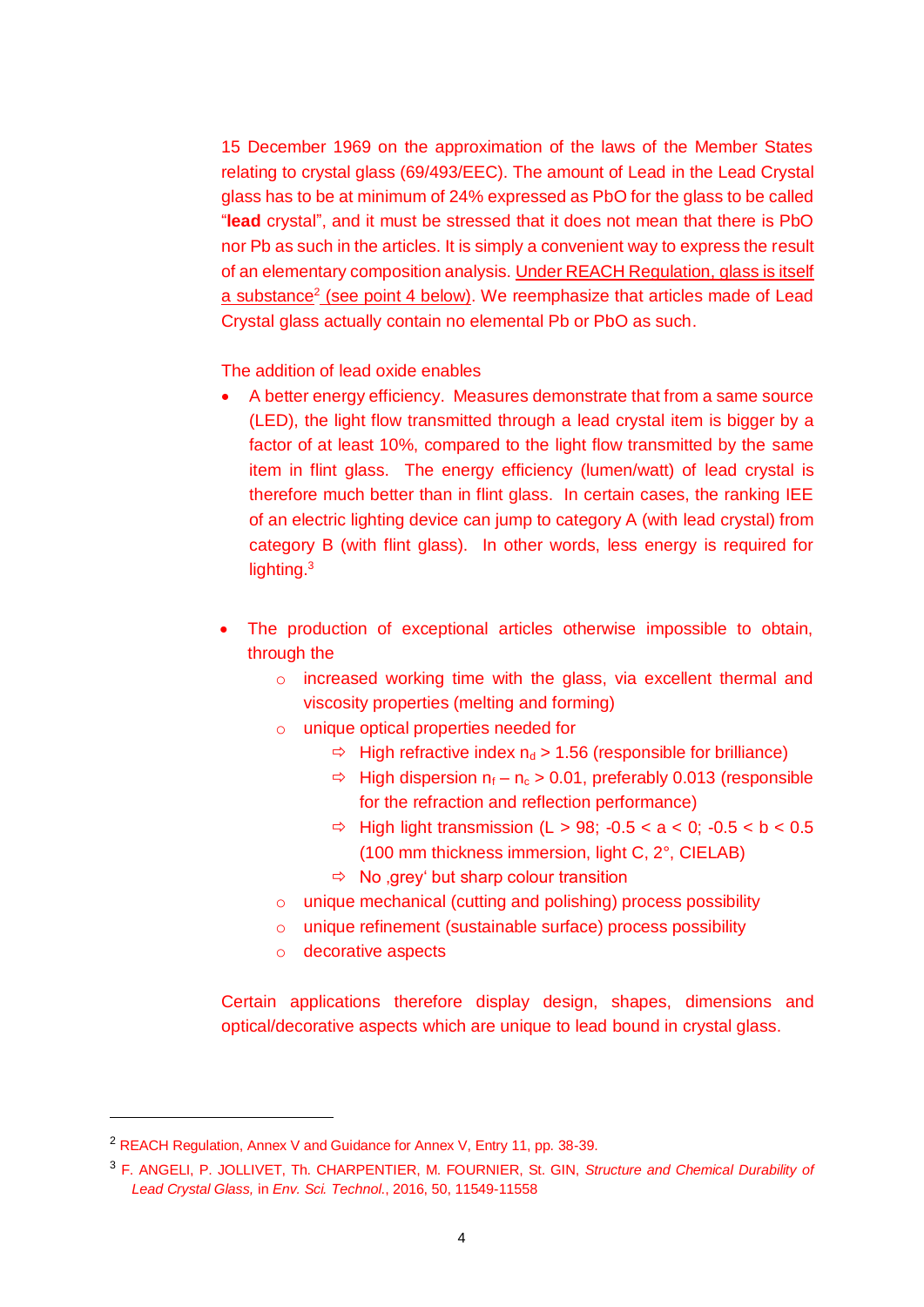

4. Content of substance in homogeneous material (%weight):

The Council Directive on the approximation of the laws of the Member States relating to crystal glass (so called crystal glass directive 69/493/EEC) defines crystal glass into four categories along three criteria, among them its composition expressed notably as lead oxide up to over 30% by weight. Under the REACH Guidance, glass is considered as a substance.<sup>4</sup> It is not a preparation and does not contain lead metal nor lead compounds as such.

<sup>4</sup> See Annex V of REACH Regulation 1907/2006, entry 11.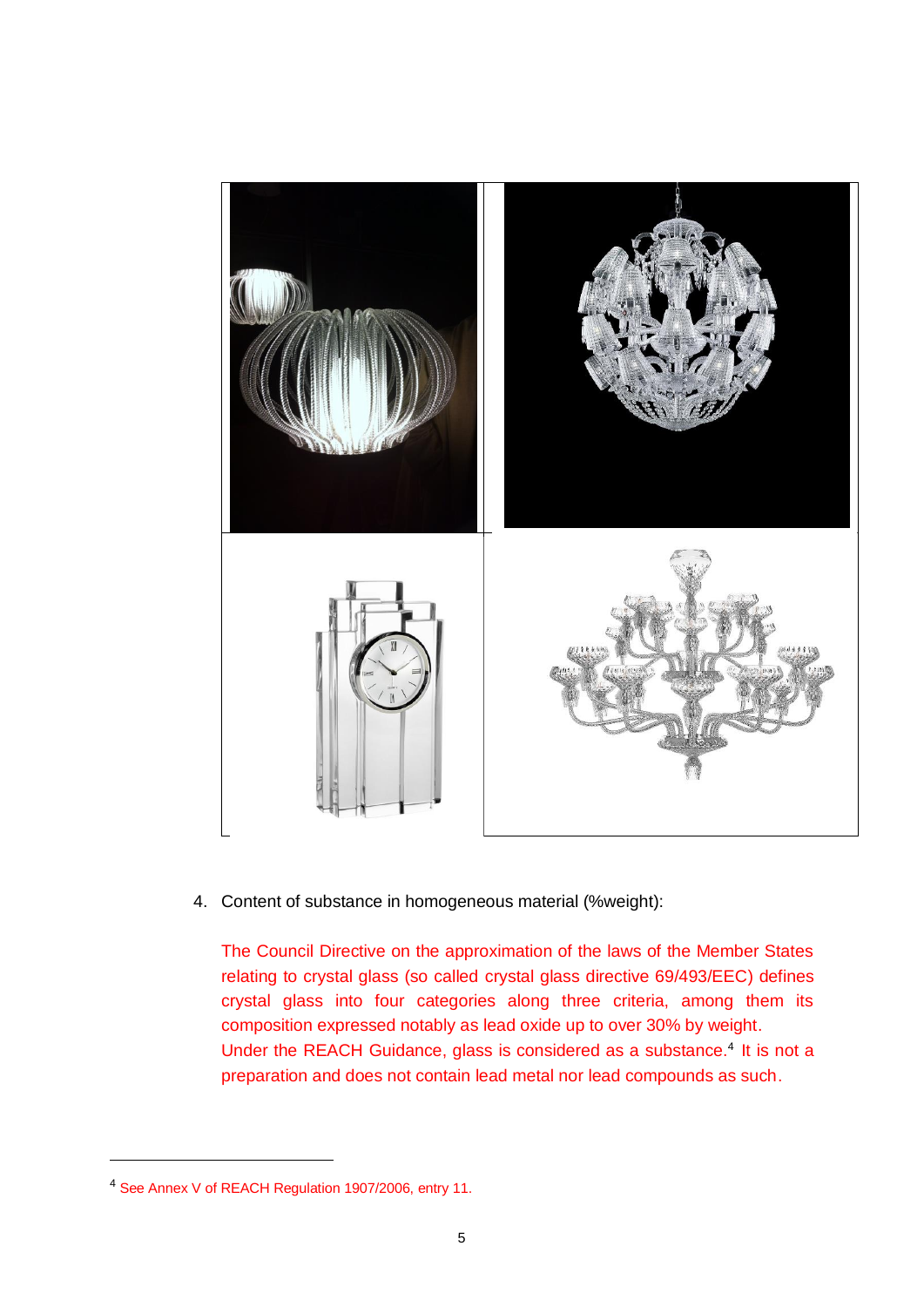5. Amount of substance entering the EU market annually through application for which the exemption is requested: about 46 tons/vear

The use remains stable compared with five years ago.

We estimate that about 50 tons/year of  $Pb_3O_4$  or PbO is used to produce lead bound in crystal glass for electric and electronic articles entering the EU market. Please supply information and calculations to support stated figure.

The combined declarations of the major EU manufacturers show that electric/electronic articles with lead bound in crystal glass amount to about 130 tonnes of lead crystal electric/electronic articles. To produce 100 kg of lead bound in crystal glass, an average of about 29.6kg of  $Pb_3O_4$  or PbO are needed, which means a use by EU producers of 39.6 tonnes of  $Pb_3O_4$  for 130 tonnes of lead crystal glass electric/electronic applications.

Euromonitor<sup>5</sup> indicates 197 producers or distributors of crystal electric appliances in Europe. Bearing in mind that the consortium which tables this exemption represents the major EU manufacturers, they have estimated their global EU market share to be of 80%. From their combined declarations, it can be estimated that they use 40 tons/year of  $Pb_3O_4$  and PbO as an intermediate for EEE applications. For the total EU market, this would make about 50 tons/year of  $Pb_3O_4$  and PbO.

The Pb comprised in  $Pb_3O_4$  and PbO can be calculated to amount to 46 tons.

- 6. Name of material/component: Lead bound in crystal glass as defined in Annex I (categories 1, 2, 3 and 4) of Council Directive 69/493/EEC
- 7. Environmental Assessment:
	- $LCA: \qquad \Box Yes$ X No
- **(B) In which material and/or component is the RoHS-regulated substance used, for which you request the exemption or its revocation? What is the function of this material or component?**

The lead oxide and lead tetroxide are used as raw materials to produce lead bound in crystal glass along the specifications of directive 69/493/EEC, which in turn is used to produce luminaires etc. (see question 4(A)1)

The crystal glass is a component of high quality lighting and decoration applications mentioned under section 4.1, and is used for the very production of

<sup>5</sup> <http://glass.europages.co.uk/companies/Crystal%20lamps.html>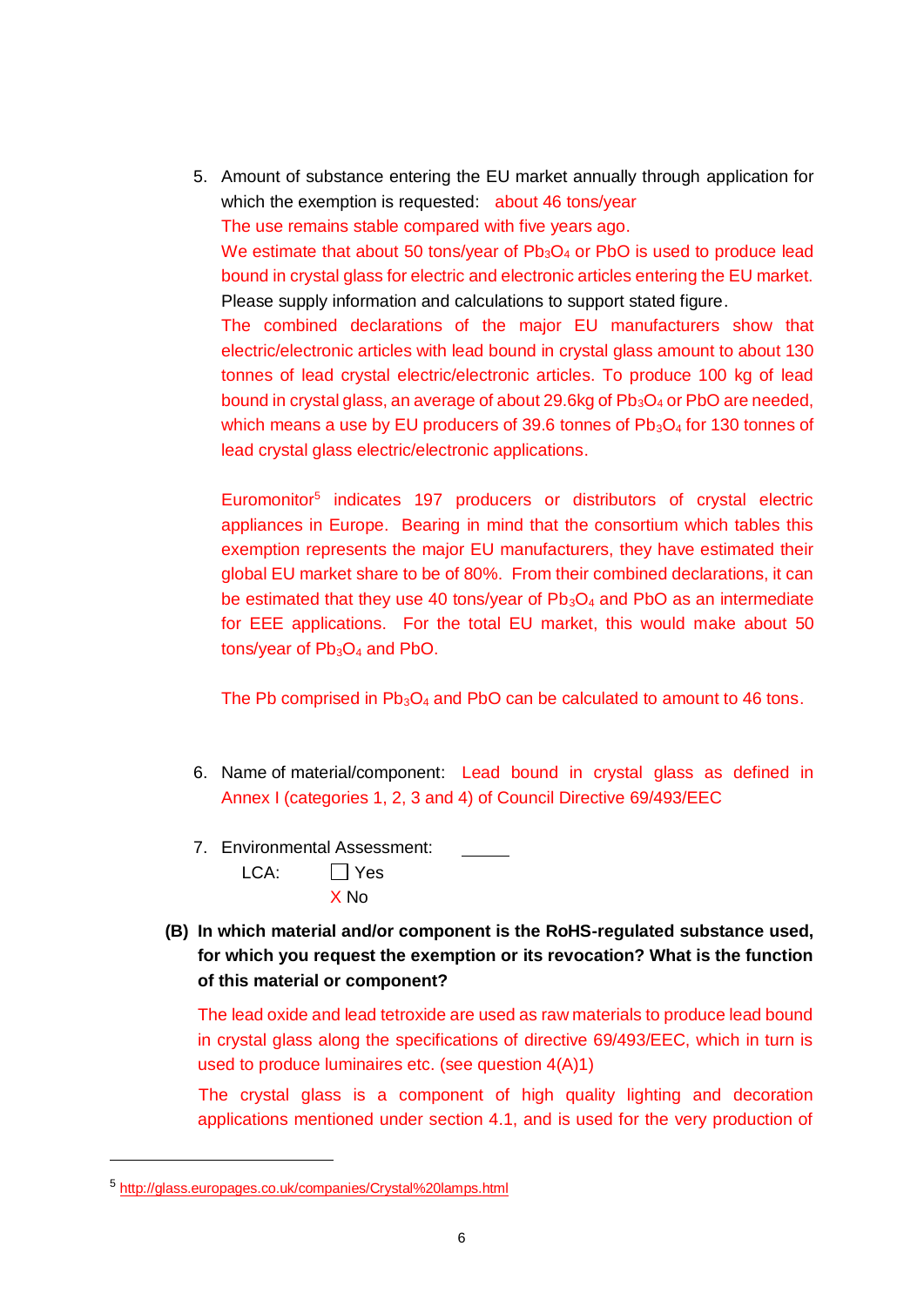those articles otherwise impossible to manufacture, for enhancing light distribution or transparency thereof and for specific decoration (shape and finishing).

The hazard represented by glass depends on the intrinsic properties of the substance glass and not on the intrinsic properties of the individual substances that went into the batch as intermediates for making the glass.

By definition, glass is an amorphous, inorganic solid material made by fusing silica with basic oxides. Glass is called amorphous because it is neither a solid not a liquid but exists in a vitreous (or glassy) state. From a chemical point of view, glass is both a unique material and a material state respectively. The chemical and physical material characteristics and behaviour cannot be derived from the properties of the raw materials (PbO or  $Pb_3O_4$ ) used as intermediates. The melting process leads to a complete chemical transformation forming a new chemical compound : crystal glass.

### **(C) What are the particular characteristics and functions of the RoHS-regulated substance that require its use in this material or component?**

Lead oxide or tetroxide is added to achieve the following characteristics:

- Refractive index : ratio of the speed of the light in vacuum in a dimensionless number that describes how light propagates through a medium. The higher the refractive index, the more lighting effects (rainbow).
- Abbe number : Abbe number is a measure of the variation of refractive index with wavelength so that the refractive index of a glass with a low Abbe number varies across the visible spectrum less than a glass with a high Abbe number. Lead crystal glass has a low Abbe number which reduces chromatic aberration in parallel to displaying a high refractive index.
- Dispersion : phenomenon in which the phase velocity of a wave depends on its frequency The bigger the dispersion, the more visible spectrum of colours (rainbow)
- Cooling time : lapse of time between two viscosity states below and above which glass cannot be shaped. The more time is possible, the more specific (longer, thinner, and complex) shapes can be designed. This specificity enhances the skills of the craftsman to elaborate high end products.
- Working range : range of temperature with the same purpose of the cooling time, expressed in °C, instead of time.
- Vickers' Hardness: measure of hardness of the material. The lower the hardness, the more possibilities for cutting and engraving complex artistic designs on exceptional and prestigious items which can only be achieved by handcrafting.
- Better energy efficiency because of less energy consumption together with a better lighting effect.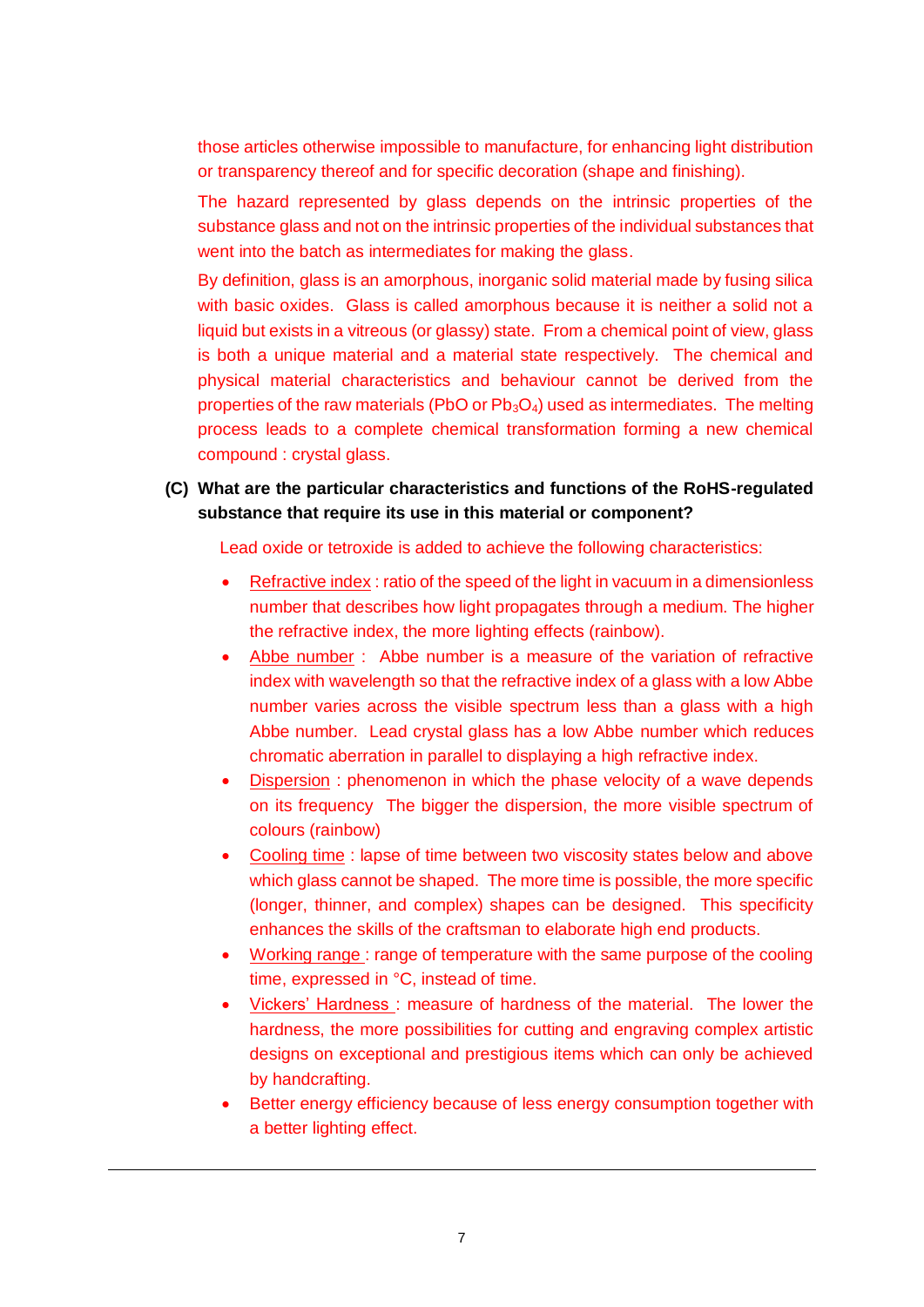### **5. Information on Possible preparation for reuse or recycling of waste from EEE and on provisions for appropriate treatment of waste**

**1) Please indicate if a closed loop system exist for EEE waste of application exists and provide information of its characteristics (method of collection to ensure closed loop, method of treatment, etc.)**

Lead bound in crystal EEE applications are prestigious and expensive items which are kept, transferred, inherited or resold.

The repairing or replacement of the broken parts of these prestigious, patrimonial and expensive items (e.g. one branch or prism of a luminaire) save the article and prevent the discarding of the full EEE application<sup>6</sup>.

Crystal manufacturers provide inherent assistance via an after-sales service by which they replace the broken parts of EEE crystal items which have been brought back by the customer, sometimes via the distribution chain.

In addition, there are second-hand shops and specialized repair workshops<sup>7</sup>, privately collecting, repairing and replacing spare parts of EEE applications made of lead bound in crystal glass.

Articles are widely available on second hand market and this fact contributes to the circular economy benefits as it prevents the purchase of newly manufactured items.

[https://www.mpo.cz/cz/zahranicni-obchod/spolecna-obchodni-politika-eu/svetova-obchodni-organizace/ceske](https://www.mpo.cz/cz/zahranicni-obchod/spolecna-obchodni-politika-eu/svetova-obchodni-organizace/ceske-lustry-v-zeneve/videozaznam-rekonstrukce-lustru-jaroslava-horejce--241155/)[lustry-v-zeneve/videozaznam-rekonstrukce-lustru-jaroslava-horejce--241155/](https://www.mpo.cz/cz/zahranicni-obchod/spolecna-obchodni-politika-eu/svetova-obchodni-organizace/ceske-lustry-v-zeneve/videozaznam-rekonstrukce-lustru-jaroslava-horejce--241155/)



<sup>6</sup> For instance, 90-years old chandeliers of Jaroslav Horejc and other precious items (in Prague Castle, Liechtenstein Palace, Prague, Clarion Grandhotel Zlatý Lev, Liberec - replication of original Maria Theresa Chandelier) were preserved by Preciosa Cy.

<sup>7</sup> [http://www.crystalrepairs.co.uk/;](http://www.crystalrepairs.co.uk/) [https://www.bradleycrystal.co.uk/;](https://www.bradleycrystal.co.uk/) [https://www.vessiere-cristaux.fr/reparation](https://www.vessiere-cristaux.fr/reparation-cristal-reparation-verre/)[cristal-reparation-verre/;](https://www.vessiere-cristaux.fr/reparation-cristal-reparation-verre/) [https://www.verreriedartdamboise.com/Reparation-pieces-en-cristal-ou-verre.html;](https://www.verreriedartdamboise.com/Reparation-pieces-en-cristal-ou-verre.html) [http://www.lustrerie-goosse.be/#restaurations;](http://www.lustrerie-goosse.be/#restaurations) [https://www.kingschandeliers.co.uk/chandelier-parts-and](https://www.kingschandeliers.co.uk/chandelier-parts-and-accessories.html)[accessories.html](https://www.kingschandeliers.co.uk/chandelier-parts-and-accessories.html)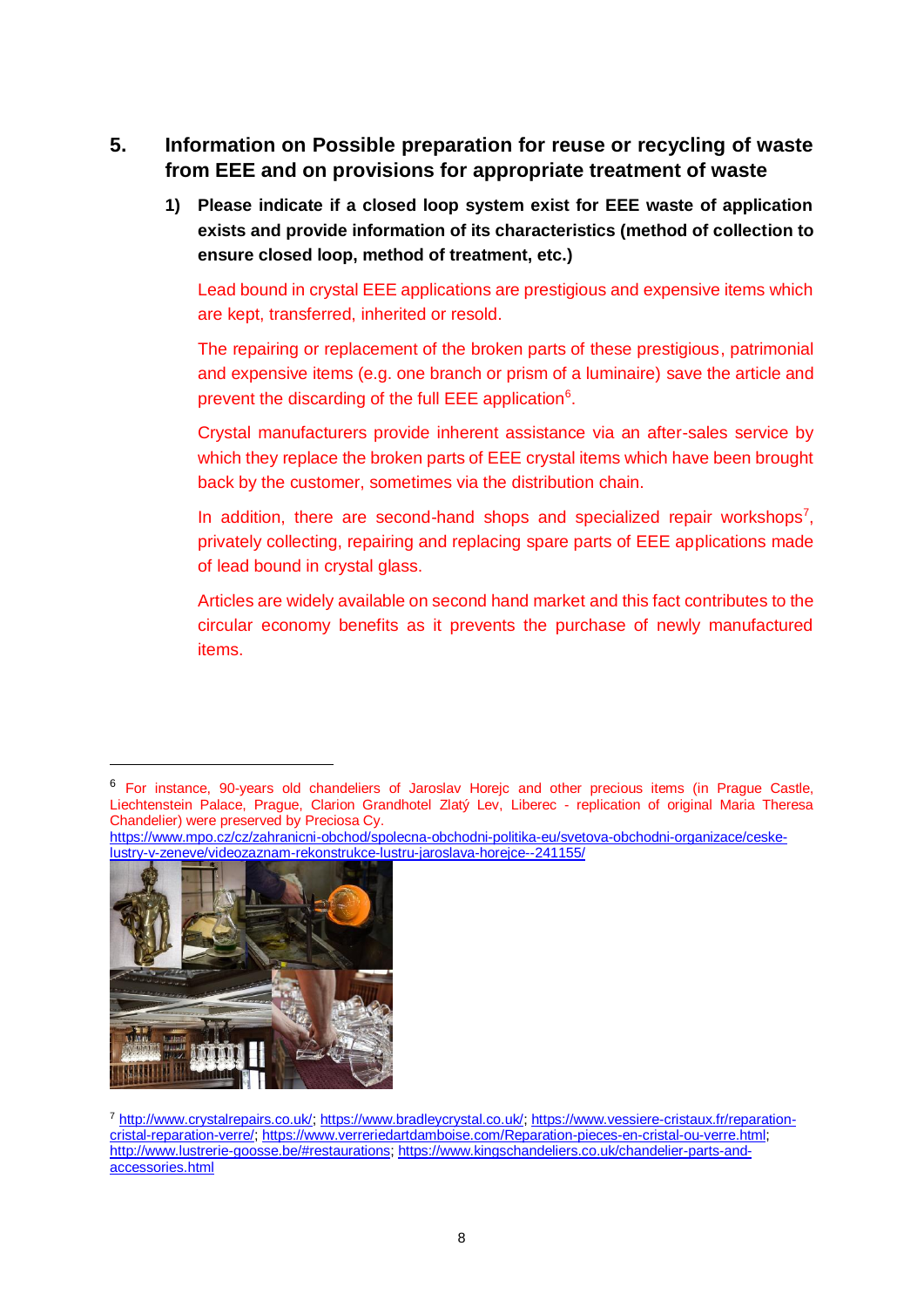

#### **Restauration de lustre ancien**

Nous restaurons les lustre anciens en cristal et/ou en métal, par:<br>
Le remplacement de pièces manquantes, le nettoyage Le remplacement de pièces manquantes, le nettoyage des pièces, (des milliers de pièces de rechange en stock), La réparations de certains éclats, La réélectrification, Les réparations des branches

<https://www.cliniqueduluminaire.com/>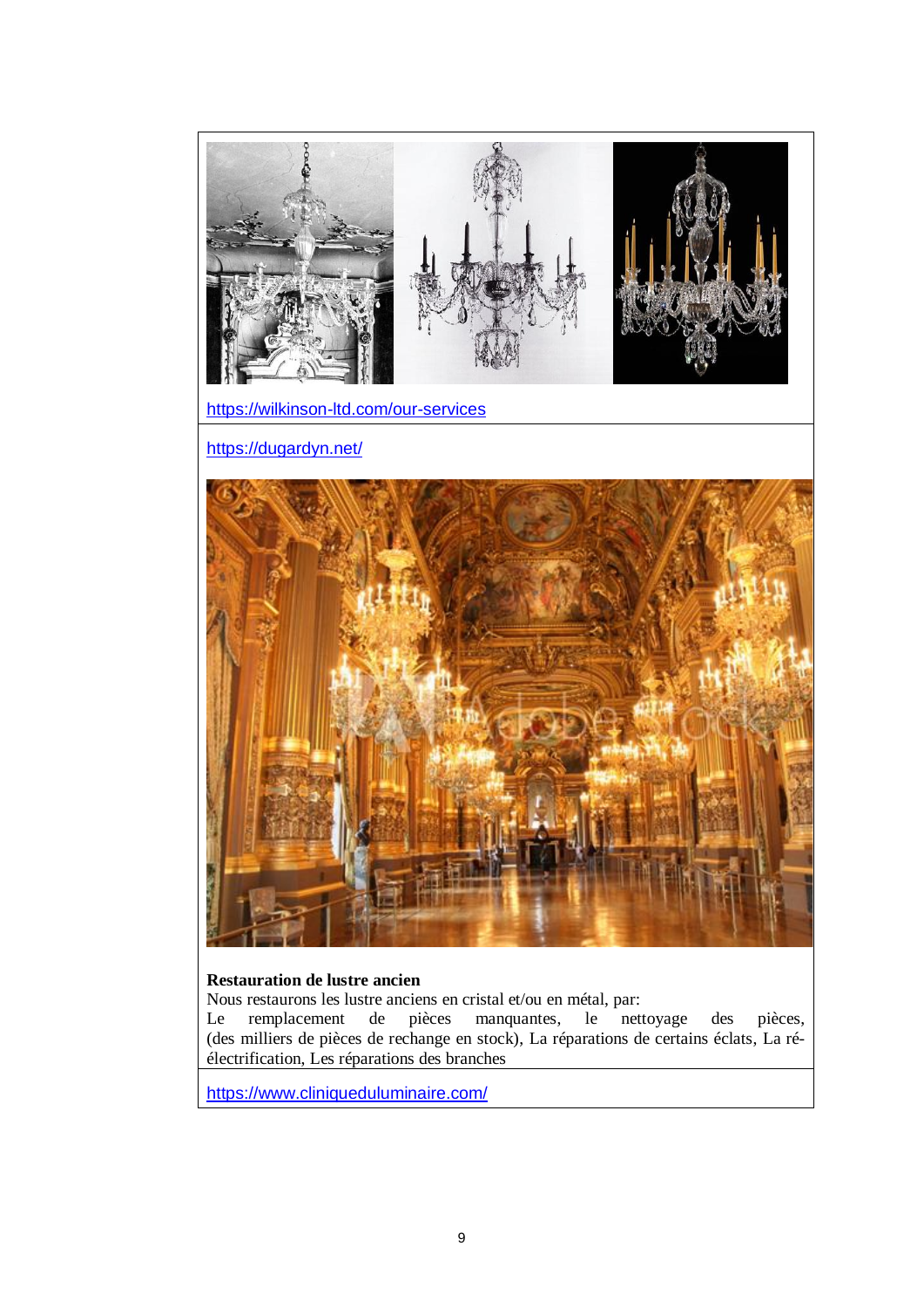| 2) Please indicate where relevant: |
|------------------------------------|
|------------------------------------|

 $\Box$  Article is collected and sent without dismantling for recycling

Article is collected and completely refurbished for reuse

X Article is collected and dismantled:

 $X$  The following parts are refurbished for use as spare parts:

Branches of fixed/portable luminaires, lamps, illuminated bricks, furniture and home decoration

 $\Box$  The following parts are subsequently recycled:

□ Article cannot be recycled and is therefore:

 $\Box$  Sent for energy return

X Landfilled

**3) Please provide information concerning the amount (weight) of RoHS substance present in EEE waste accumulates per annum:**

| $\Box$ In articles which are refurbished            | N/A |
|-----------------------------------------------------|-----|
| $\Box$ In articles which are recycled               | N/A |
| $\Box$ In articles which are sent for energy return | N/A |
| In articles which are landfilled                    | N/A |

The number of discarded spare parts is negligible, given that EEE applications made of lead crystal glass are prestigious and expensive items which the consumer has all interest to keep and repair. Some companies do collect and recycle electronic scrap from lead crystal glass electric equipment<sup>8</sup>.

<sup>8</sup> <http://www.metabel.com/site/en/electronicscrap.asp>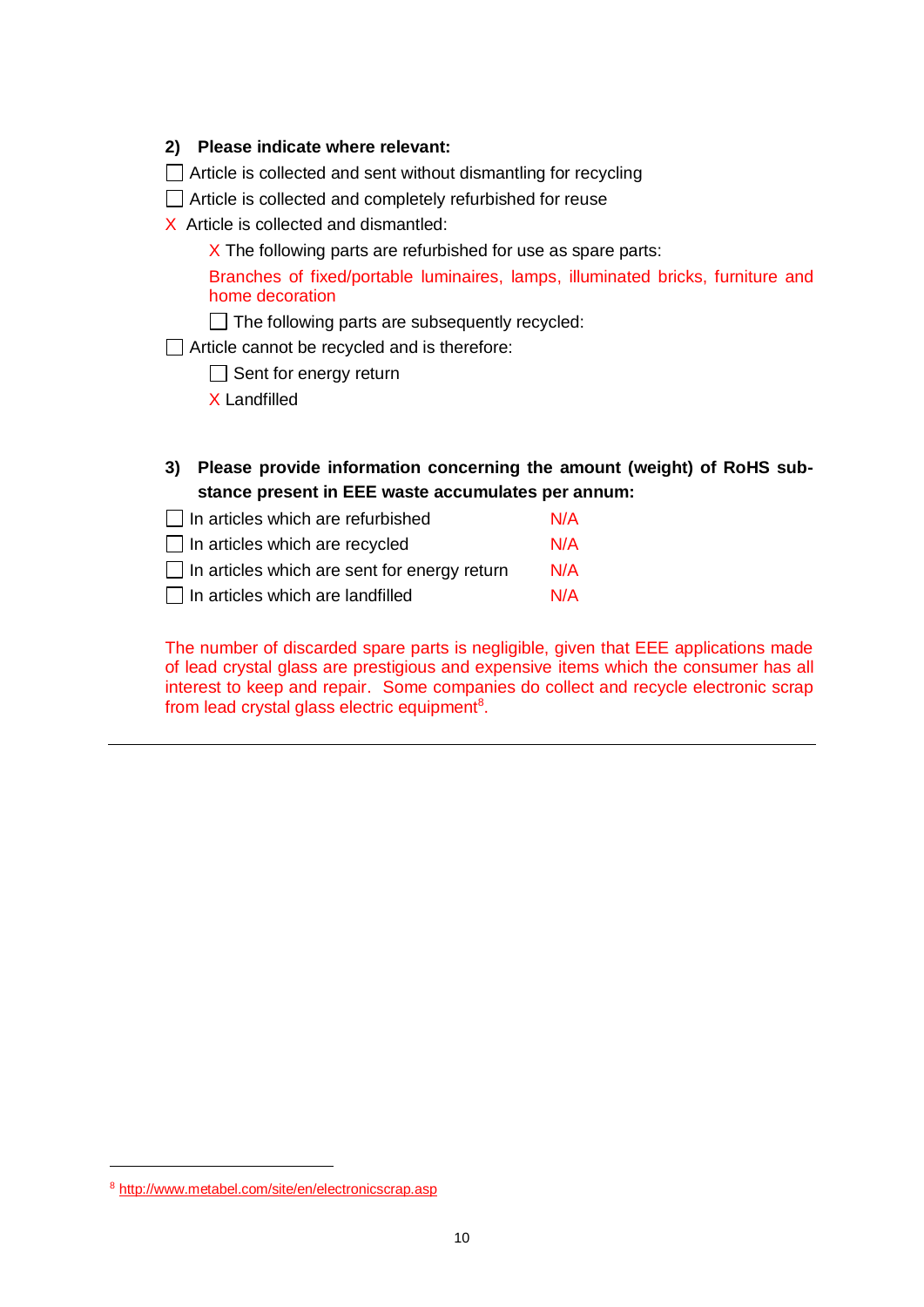### **6. Analysis of possible alternative substances**

**(A) Please provide information if possible alternative applications or alternatives for use of RoHS substances in application exist. Please elaborate analysis on a life-cycle basis, including where available information about independent research, peer-review studies development activities undertaken**

No substitute exists for crystal glass (categories 1, 2, 3, 4) along Council Directive 493/69/EEC. Research has provided patterns achieving some of the properties compared with crystal glass categories in which Pb is bound, but none of these patterns achieve all of the same essential properties, especially the main one : thermo-mechanical-optical properties to elaborate the product.

There is already on the market a wide range of types of glasses with or without bound Lead ions depending on the specific needs or technical characteristics required : clarity (as defined by ISO IWA8:2009), density, sonority, optical properties, ability for specific shaping techniques for artworks, ability for cutting and polishing … Lead Crystal and Full Lead Crystal correspond to the category with the highest density and refractive index in the Directive 69/493/EEC.

The majority of mechanically manufactured quality domestic glass has moved from Lead Crystal glass to alternatives. The remaining part subject to this application for exemption renewal is of highly specialized manufacture and using a significant part of manual work.

See 4(c)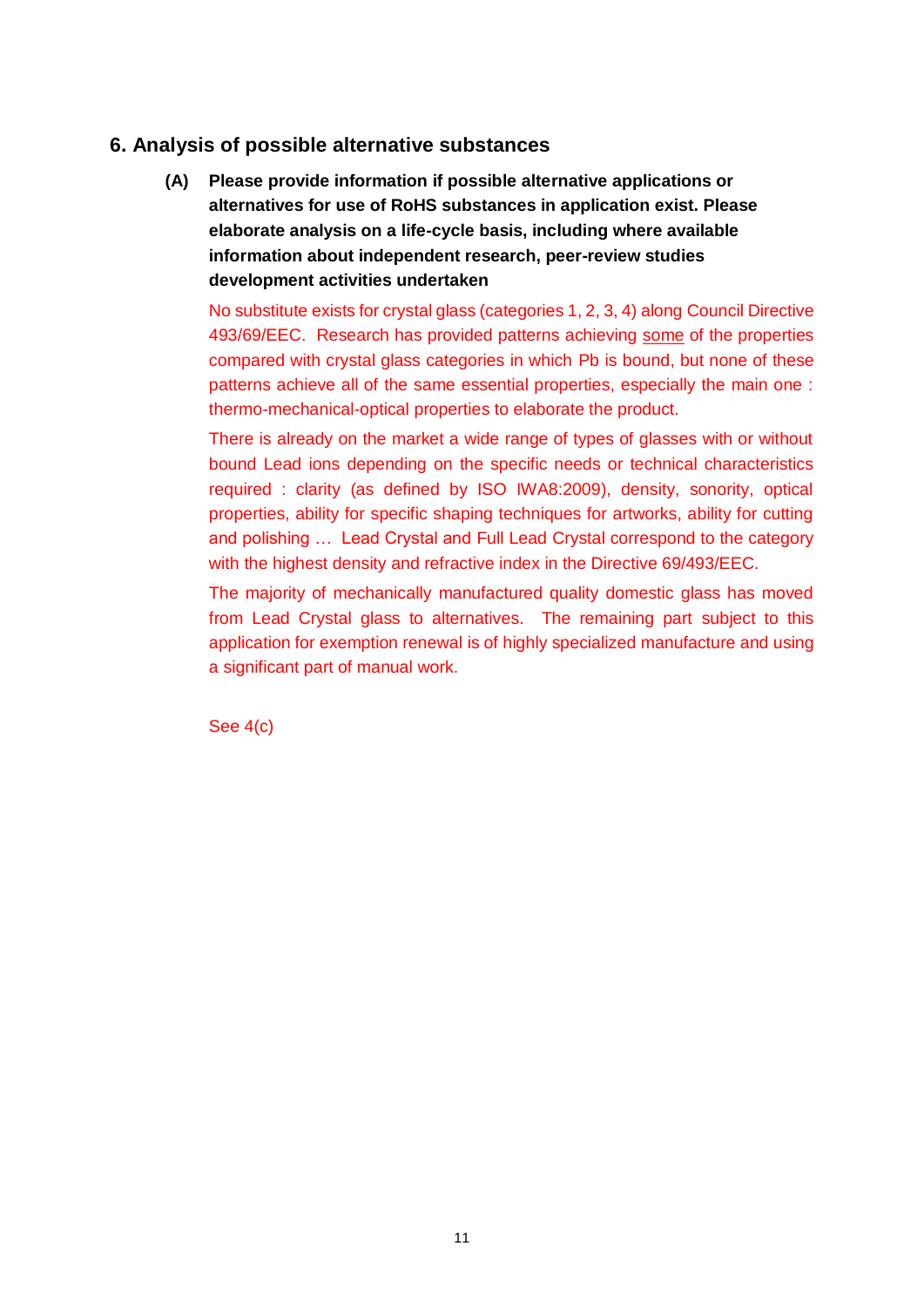|                                          |              |                   | crystal | crystal | crystal | crystal | crystal | crystal |        | crysta crystal |
|------------------------------------------|--------------|-------------------|---------|---------|---------|---------|---------|---------|--------|----------------|
|                                          | lead crystal | sodalime<br>glass | glass 1 | glass 2 | glass 3 | glass 4 | glass 5 | glass 6 |        | glass glass 8  |
|                                          |              |                   | $\star$ | $\star$ |         | *       |         | *       | $7*$   | $\star$        |
| Refractive Index                         | 1.56         | 1,52              | 1,55    | 1,55    | 1,55    | 1,52    | 1,52    | 1,51    | 1,52   | 1,54           |
|                                          | variation    | $-2%$             | 0%      | $-1%$   | 0%      | $-2%$   | $-2%$   | $-3%$   | $-3%$  | $-1%$          |
| Abbe Number                              | 43,8         | 59,4              | 55,7    | 53,6    | 55,4    | 56,0    | 58,1    | 57,6    | 59,1   | 53,9           |
|                                          | variation    | 35%               | 27%     | 22%     | 26%     | 28%     | 32%     | 31%     | 35%    | 23%            |
| Dispersion (656,27nm-768,2nm) (10E-3)    | 4,2          | 3,1               | na      | 3,2     | 3,2     | 3,0     | 3,2     | 3,2     | 3,1    | 3,3            |
|                                          | variation    | $-27%$            |         | $-24%$  | $-24%$  | $-29%$  | $-25%$  | $-26%$  | $-27%$ | $-23%$         |
| Dispersion (589, 3nm-656, 27nm) (10E-3)  | 3,7          | 2,6               | na      | 2,7     | 2,7     | 2,6     | 2,7     | 2,7     | 2,6    | 2,8            |
|                                          | variation    | $-29%$            |         | $-26%$  | $-26%$  | $-31%$  | $-27%$  | $-27%$  | $-29%$ | $-25%$         |
| Dispersion (435,84nm-486,13nm) (10E-3)   | 7.3          | 4,8               | na      | 5,1     | 5,1     | 4,7     | 5,0     | 4,9     | 4,8    | 5,2            |
|                                          | variation    | $-34%$            |         | $-30%$  | $-31%$  | $-36%$  | $-32%$  | $-33%$  | $-34%$ | $-29%$         |
| Dispersion (404,66nm-435,84nm) (10E-3)   | 6.3          | 4,0               | na      | 4,3     | 4,2     | 3,9     | 4,2     | 4,1     | 4,0    | 4,3            |
|                                          | variation    | $-36%$            |         | $-32%$  | $-32%$  | $-38%$  | $-34%$  | $-34%$  | $-36%$ | $-31%$         |
|                                          |              |                   |         |         |         |         |         |         |        |                |
| Working Range (T Log4 - T Log 7,65) (°C) | 333          | 298               | 271     | 290     | 254     | 326,7   | 311,6   | 308,1   | 320,4  | 301,8          |
|                                          | variation    | $-10%$            | $-19%$  | $-13%$  | $-24%$  | $-2%$   | $-6%$   | $-8%$   | $-4%$  | $-9%$          |
| Cooling time (s)                         | 130          | 100               | 106     | 113     | 104     | 111,1   | 117,4   | 144,8   | 118,9  | 109,6          |
|                                          | variation    | $-23%$            | $-19%$  | $-13%$  | $-20%$  | $-15%$  | $-10%$  | 11%     | $-9%$  | $-16%$         |
|                                          |              |                   |         |         |         |         |         |         |        |                |
| Vickers Hardness (MPa)                   | 4799         | 5586              | 5319    | 5038    | 5431    | 5451,7  | 5197,1  | 4909,2  | 5332,9 | 5025,7         |
|                                          | variation    | 16%               | 11%     | 5%      | 13%     | 14%     | 8%      | 2%      | 11%    | 5%             |
|                                          |              |                   |         |         |         |         |         |         |        |                |
|                                          |              | $0 - 5%$          |         |         |         |         |         |         |        |                |
|                                          |              | $5 - 10%$         |         |         |         |         |         |         |        |                |
|                                          |              | < 10%             |         |         |         |         |         |         |        |                |

### **Table comparison crystal and sodalime<sup>9</sup>**

\* Crystal glass with no intentionally added lead.

Crystal glass with no intentionally added lead do not fit with the required combination of essential properties.

- Shorter cooling time/working range would not permit the production of complex items any more.
- Higher Vickers hardness will trigger musculo-skeletal disorders for the workers because the cutting difficulty will dramatically increase. In addition, quicker damage and need to replace industrial tools will drastically increase. It will become impossible to make very intricately engraved articles as employers are required to protect the health of their workers.
- The combination of optical properties (refractive index, Abbe number, dispersion) generated by the use of lead bound in crystal glass are unique and unmatched by other materials (the latter are unable to obtain the same low value of chromatic aberration).

After two decades of intensive research, all possible combinations of elements have been prepared and evaluated, and this has shown that for our applications,

<sup>9</sup> Crystal glass 1&2 : formulations investigated during R&D works (thesis conducted by Baccarat until 2003) Crystal glass 3 : US patent 2007/003237A1. Holder is Swarovski

Sodalime glass : commercial formulation used for tableware production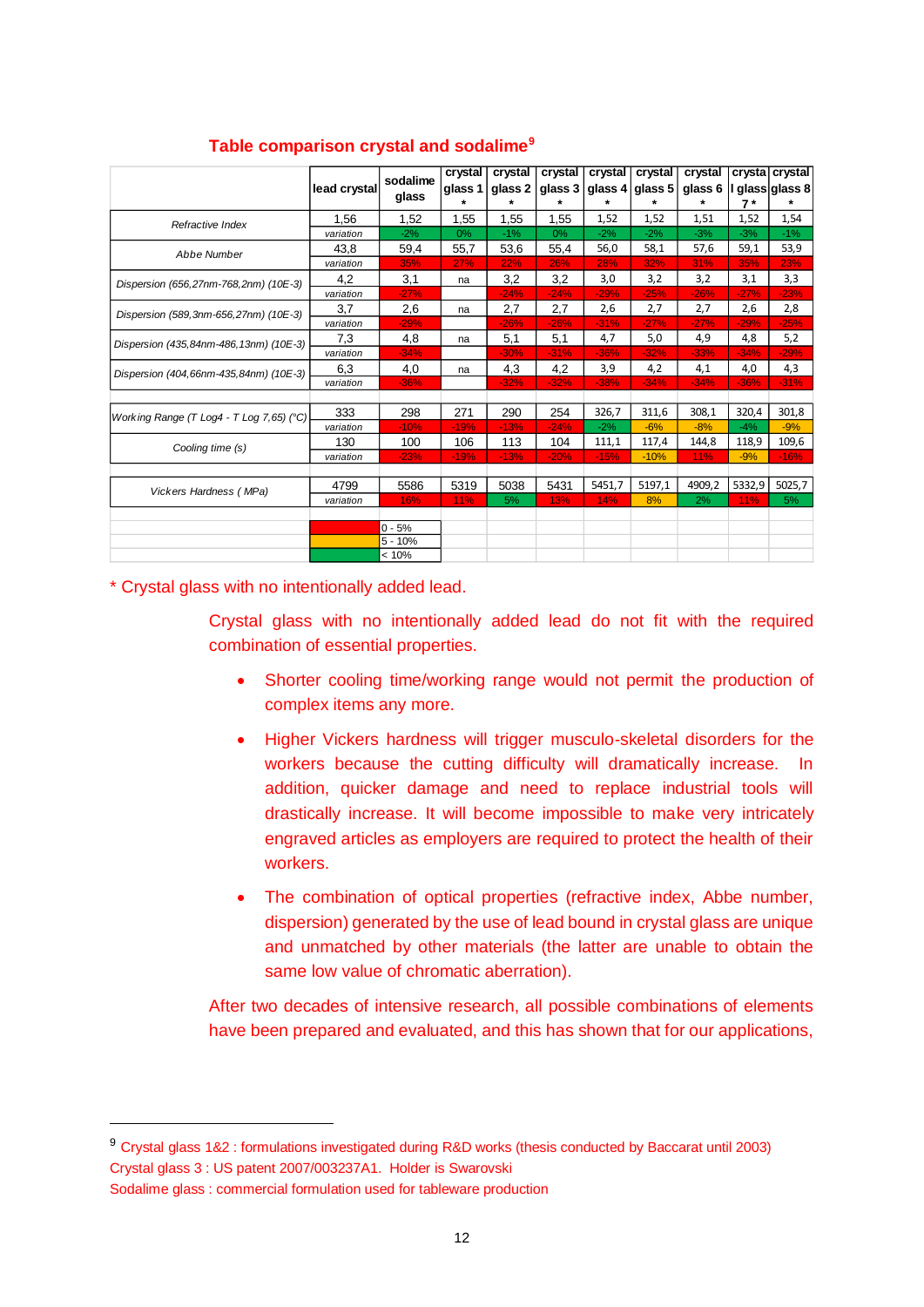there are no alternatives to lead crystal glass. References are available upon request and upon confidentiality assurance.

**(B) Please provide information and data to establish reliability of possible substitutes of application and of RoHS materials in application**

There are no alternatives providing equivalent properties needed for the manufacture of these articles.

#### **7. Proposed actions to develop possible substitutes**

**(A) Please provide information if actions have been taken to develop further possible alternatives for the application or alternatives for RoHS substances in the application.** 

Over the latest three decades, research has been launched and is still ongoing in R&D departments to look for and develop alternatives but no viable solutions were established. The results obtained so far did not reach the same needed properties and displayed inferior thermal, mechanical and optical properties (cooling time, Vickers hardness, Abbe number) to allow the manufacture of the same applications.

Research reveal important differences in glass properties which are inconvenient to the lead crystal glass applications, for example : corrosion of high temperature materials and bad glass homogeneity.<sup>10</sup>

**(B) Please elaborate what stages are necessary for establishment of possible substitute and respective timeframe needed for completion of such stages.**

There are a limited number of elements in the periodic table available that can be combined to form some kinds of crystal glass in EEE applications (BaO, ZnO, SrO, CaO, MgO). Moreover, those combinations that exist form glasses only within relatively small composition ranges. After three decades of research, all possible combinations of elements have been prepared and evaluated by some major lead crystal manufacturers and this has shown that for lead bound in crystal glass applications used in EEE, there are no alternatives to compositions that use lead oxide as an intermediate.

Research has been carried out and so far lead-free substitutes do not provide all of the needed properties. Further research may never be successful due to the demanding combinations of essential characteristics. It is therefore not possible to predict how long this type of R&D would take or whether substitutes could be found for all lead bound in crystal applications used in EEE. It is very likely that

<sup>10</sup> Jeong JENA, *Estimation de la fiabilité de la résistance mécanique du cristal soumis à un choc thermique*, Université de Metz, 2003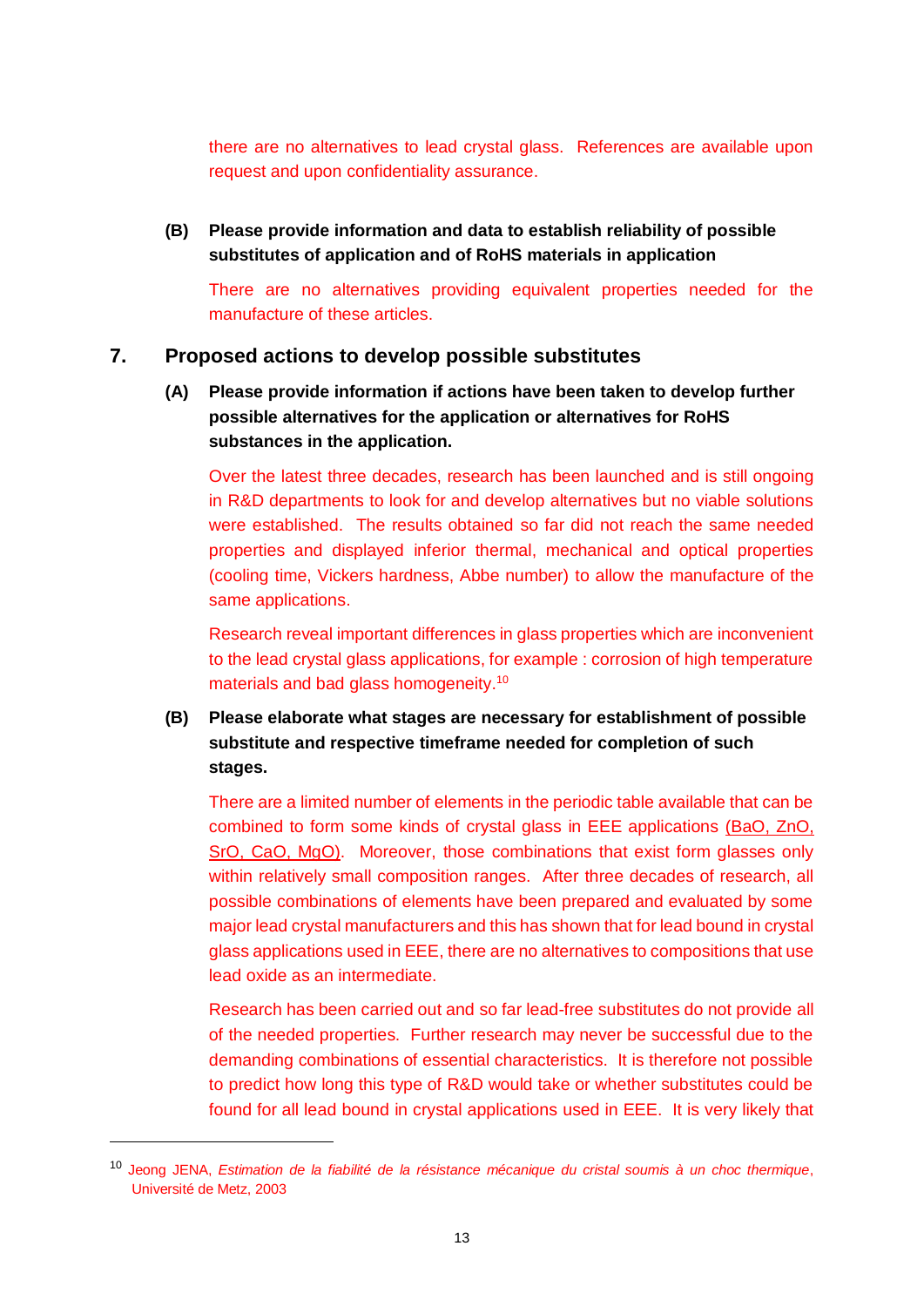it will never be possible to replace lead bound in specific crystal applications used in EEE.

### **8. Justification according to Article 5(1)(a):**

### **(A) Links to REACH: (substance + substitute)**

- 1) Do any of the following provisions apply to the application described under (A) and (C)?
	- $\Box$  Authorisation

| $\Box$ SVHC                         |  |
|-------------------------------------|--|
| Candidate list                      |  |
| $\Box$ Proposal inclusion Annex XIV |  |
| $\Box$ Annex XIV                    |  |
| Restriction                         |  |
| $\Box$ Annex XVII                   |  |
| $\Box$ Registry of intentions       |  |

 $\Box$  Registration

Registration of glass is exempt (REACH, Annex V, entry 11). Moreover, registration does not apply to articles. Chemicals used to make glass are transported intermediates and so are exempt from authorization.

### **Restriction**

 $\overline{a}$ 

REACH restrictions applying to lead all carry an exemption for crystal glass (cat. 1, 2, 3, 4) along Directive 493/69/EEC (entry 63 in REACH Annex XVII).

- $\bullet$  Lead in jewellery articles at a concentration level of 0.05% or above<sup>11</sup>. A derogation applies to lead bound in crystal glass.
- "Lead and its compounds shall not be (…) used in articles (…), which are supplied to the general public and which can be placed in the mouth by children, if the concentration of lead (…) is equal to or greater than 0.05% by weight". A derogation applies to crystal glass as defined in Annex I to Council Directive 69/493/EEC. 12

<sup>11</sup> [Commission Regulation \(EU\) No 836/2012](http://eur-lex.europa.eu/LexUriServ/LexUriServ.do?uri=OJ:L:2012:252:0004:0006:EN:PDF) of 18 September 2012 amending Annex XVII to Regulation (EC) No 1907/2006 of the European Parliament and of the Council on the Registration, Evaluation, Authorisation and Restriction of Chemicals (REACH) as regards lead, prohibits the placing on the market and the use of lead in jewellery articles at a concentration level of 0.05% or above

<sup>12</sup> Commission Regulation (E) No. 2015/618 of April 22, 2015 amending entry 63 of Annex XVII to Regulation (EC) No. 1907/2006 of the European Parliament and of the Council on the Registration, Evaluation, Authorisation and Restriction of Chemicals (REACH) as regards lead.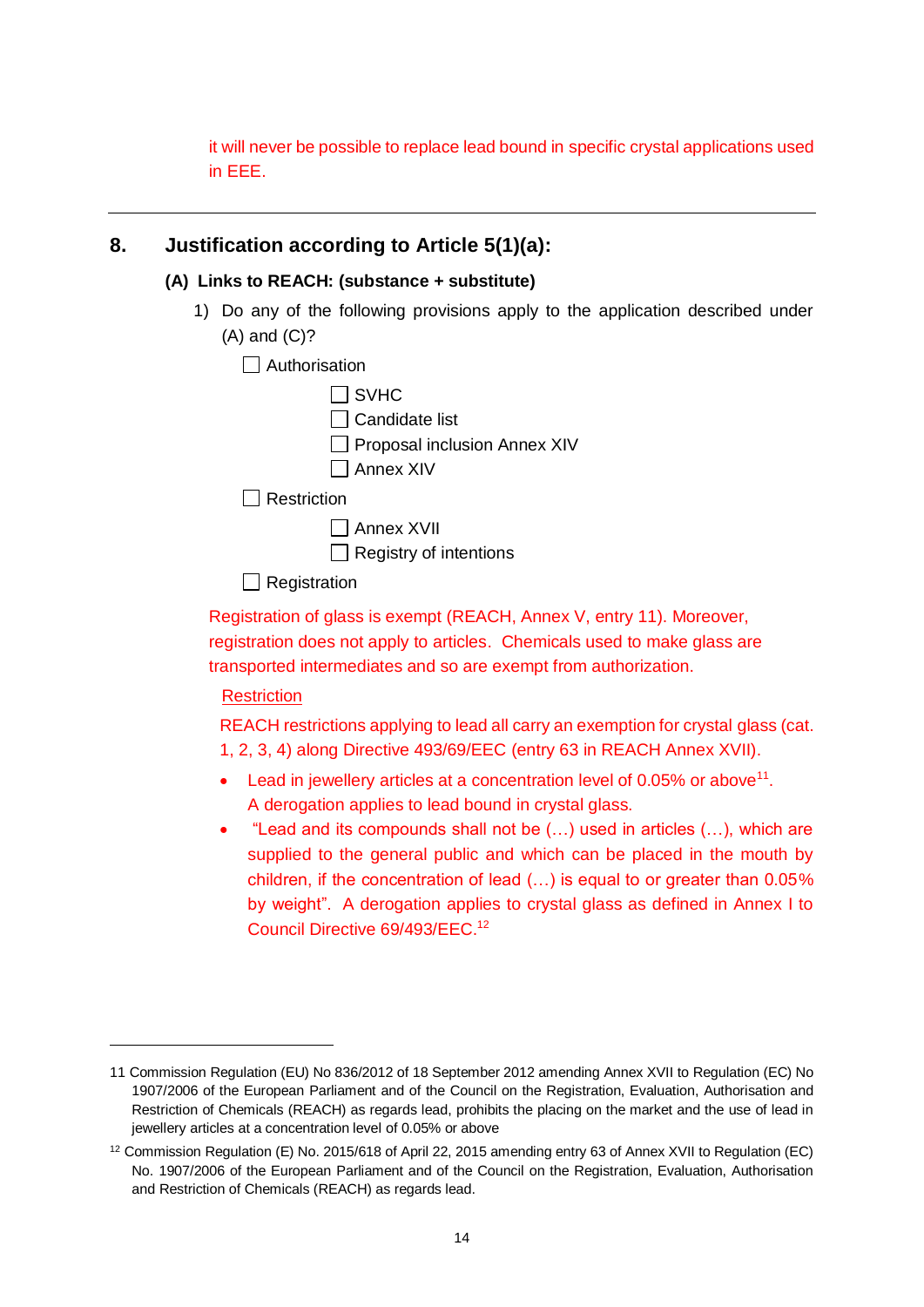Authorization

PbO and Pb<sub>3</sub>O<sub>4</sub> are transported intermediates in the manufacture of glass and so are exempt from authorization.

2) Provide REACH-relevant information received through the supply chain. Name of document:

#### **(B) Elimination/substitution:**

1. Can the substance named under 4.(A)1 be eliminated?

Yes. Consequences?

X No. Justification: as stated above, it would be impossible to obtain all the same material properties leading to the production of the EEE articles at stake.

2. Can the substance named under 4.(A)1 be substituted?

 $\Box$  Yes.

 $\Box$  Design changes:  $\Box$  Other materials: □ Other substance:

X No.

Justification: See answers 6-7

3. Give details on the reliability of substitutes (technical data + information):

There are no industrial processible substitutes with comparable thermomechanical-optical properties enabling the manufacture of handmade high end articles. There is no single element or combination of elements known to substitute Lead in crystal glass in all its properties (workability, optical properties, chemical resistance, etc.). With combinations of elements such as Ti, B, Zn, Bi, Sb, Ba, Sr, Li it is only possible to reach some of the above-mentioned properties.

Reference : *Properties of lead crystal versus unleaded glass formulations*, (IMC-RAP-04-12372/rie), June 2005, TNO (Dutch independent Institute); Jeong JENA, *Estimation de la fiabilité de la résistance mécanique du cristal soumis à un choc thermique*, Université de Metz, 2003.

4. Describe environmental assessment of substance from 4.(A)1 and possible substitutes with regard to

REACH Guidance considers glass as a substance and is exempt from registration<sup>13</sup>.

<sup>&</sup>lt;sup>13</sup> ECHA Guidance for Annex V, entry 11: exemptions from the obligation to register, pp. 38-39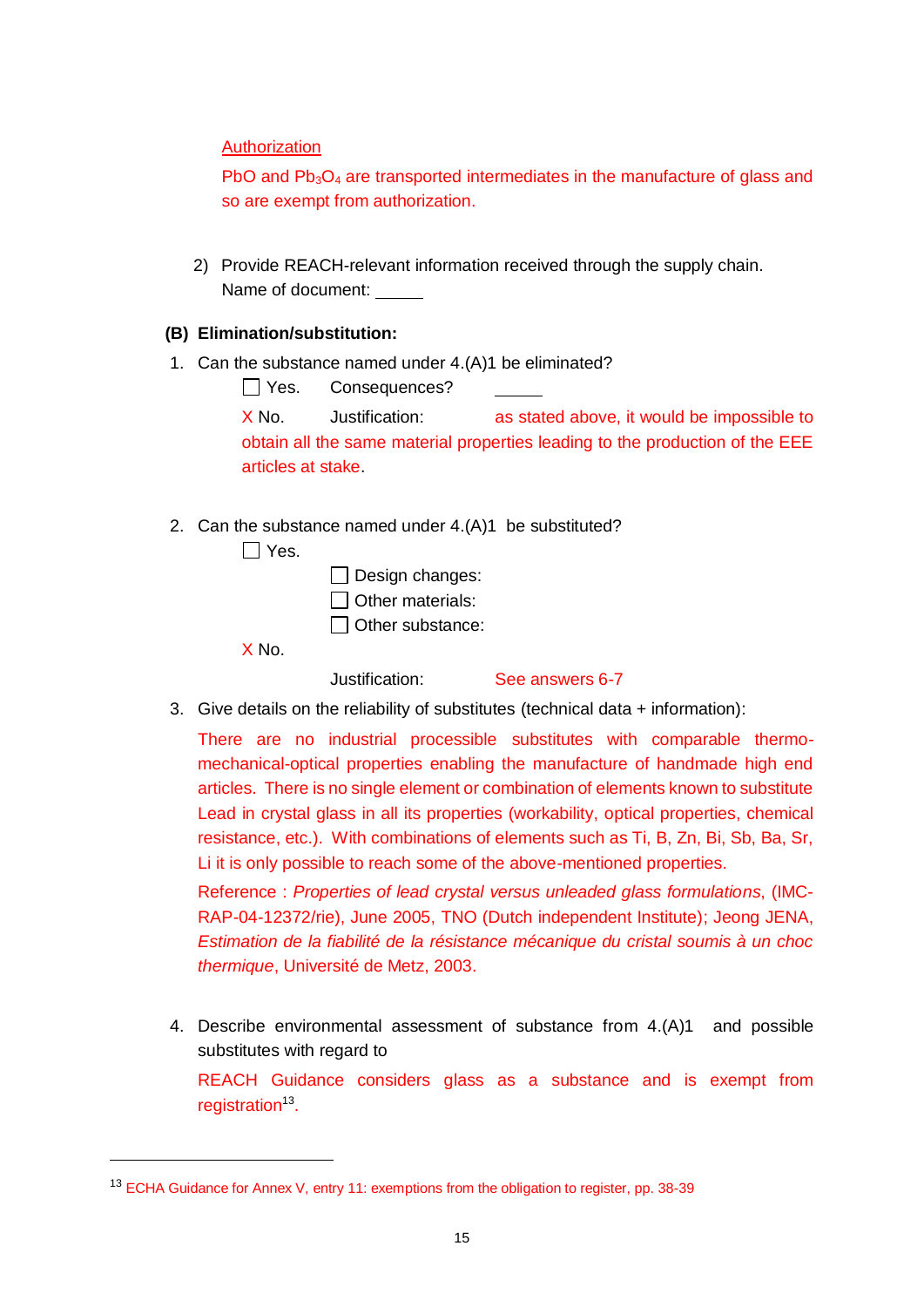Glass has an own CAS number and might be classified an 'inorganic polymer' (with silicon and boron instead of carbon) with a stochastic far range order.

Glass has its own characteristic chemical and physical properties which cannot and therefore must not be derived as a sum of the properties of its raw materials such as lead oxide or silicon dioxide (quartz). The glass matrix immobilizes all elements during the melting process (indeed it is a chemical reaction which transforms and combines the raw materials into a new chemical substance

1) Environmental impacts:

Lead bound in crystal glass waste is a non hazardous waste according to EC Decision 2003/33/EC.

#### Release of metals on landfill

Release of metals during the disposal of glass in landfill is the only way that should be taken into consideration for all types of glass (end of life). Consistent with the position adopted by the Commission, the meeting of adequately and reliably set limits of a leaching test is an accepted methodology to demonstrate the non-availability of the constituents.

(…) Chapter 2.2.2 "Criteria for landfills for non-hazardous waste" in Council Decision 2003/33/EC (…) introduces criteria for acceptance of nonhazardous waste at landfills and leaching thresholds that have been set. The limit values for acceptance of a waste as non-hazardous material according to Council Decision 2003/33/EC ( $L/S = 10$  *l/kg)* are given in Table 2 for the relevant elements used in a glass formulation and meeting the criteria for classification as dangerous in all their chemical forms according to Directive 67/548/EEC, now replaced by Regulation 1272/2008/EEC.



### **Lead bound in crystal articles comply with the leaching values of the landfill directive and are classified as non-hazardous material in the Waste Directive.**

Articles made of / or containing Pb bound in crystal glass (as defined in Directive 69/493/EEC) are prestigious and expensive items and are kept/stored/transmitted/inherited or sold. The amount of articles or parts of articles which might be discarded is therefore negligible.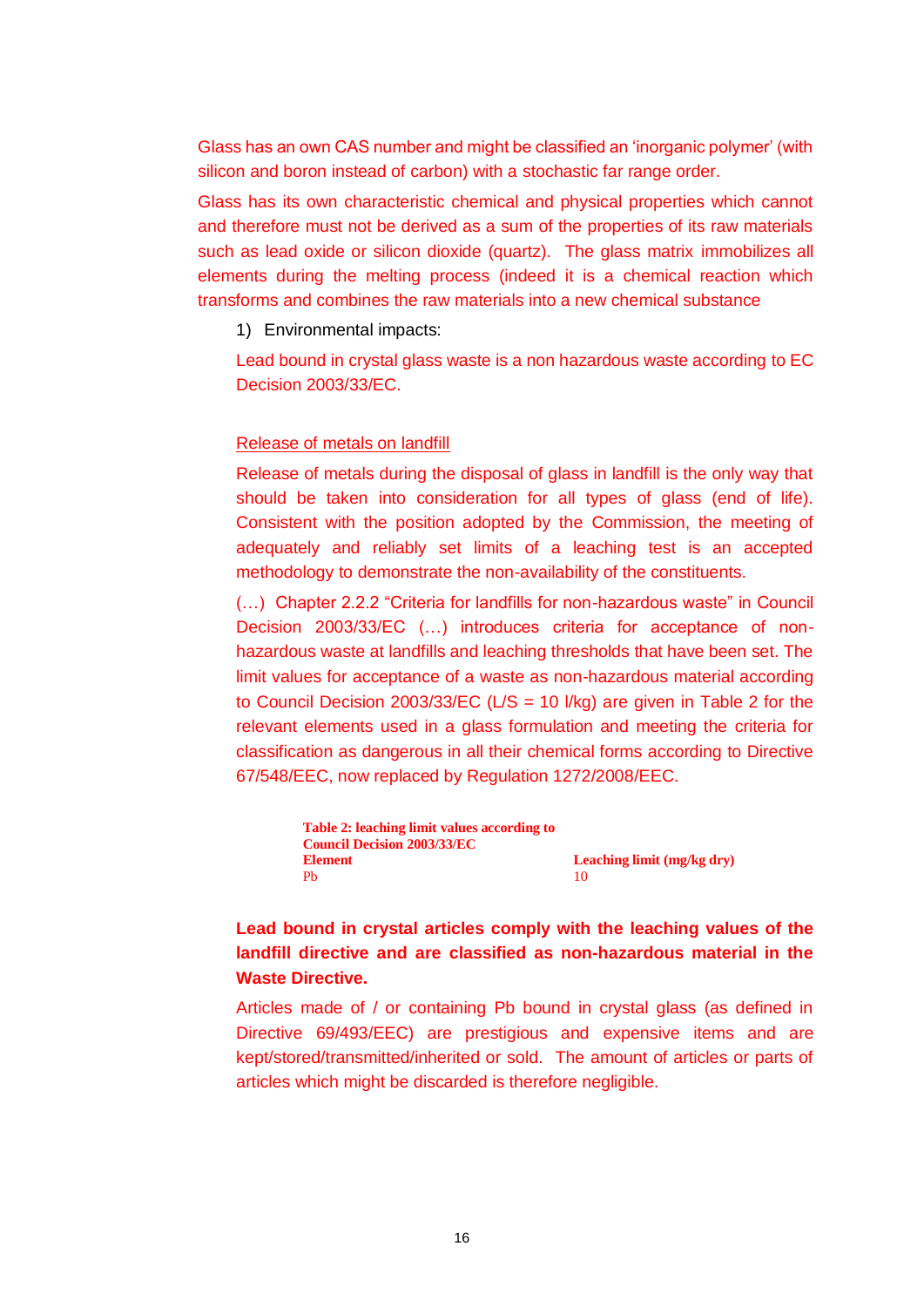When such articles are broken, consumers may return them to the supplier which will replace or repair them (see point 5).

- 2) Health impacts: none
- 3) Consumer safety impacts: none
- $\Rightarrow$  Do impacts of substitution outweigh benefits thereof?

Please provide third-party verified assessment on this:

There are no substitutes. The ban of lead crystal in electric and electronic equipment would lead to the disappearance of some main lead crystal manufacturing companies and would also severely affect companies manufacturing lead and non lead crystal glass articles

#### **(C) Availability of substitutes:** N/A

- a) Describe supply sources for substitutes:
- b) Have you encountered problems with the availability? Describe:
- c) Do you consider the price of the substitute to be a problem for the availability?
	- $\Box$  Yes  $\Box$  No
- d) What conditions need to be fulfilled to ensure the availability?

#### **(D) Socio-economic impact of substitution:** N/A

- $\Rightarrow$  What kind of economic effects do you consider related to substitution?
	- $\Box$  Increase in direct production costs
	- $\Box$  Increase in fixed costs
	- $\Box$  Increase in overhead
	- $\Box$  Possible social impacts within the EU
	- $\Box$  Possible social impacts external to the EU
	- □ Other:
- $\Rightarrow$  Provide sufficient evidence (third-party verified) to support your statement:

### **9. Other relevant information**

### **Please provide additional relevant information to further establish the necessity of your request:**

Articles made of lead bound in crystal glass along Directive 493/69/EEC are high end, prestigious and expensive products mostly stemming from artisanal work requiring unique and specific knowledge. Some European companies benefit from national recognition for this via a status of patrimonial knowledge. It requires the mastering of ancestral and rare craftsmanship.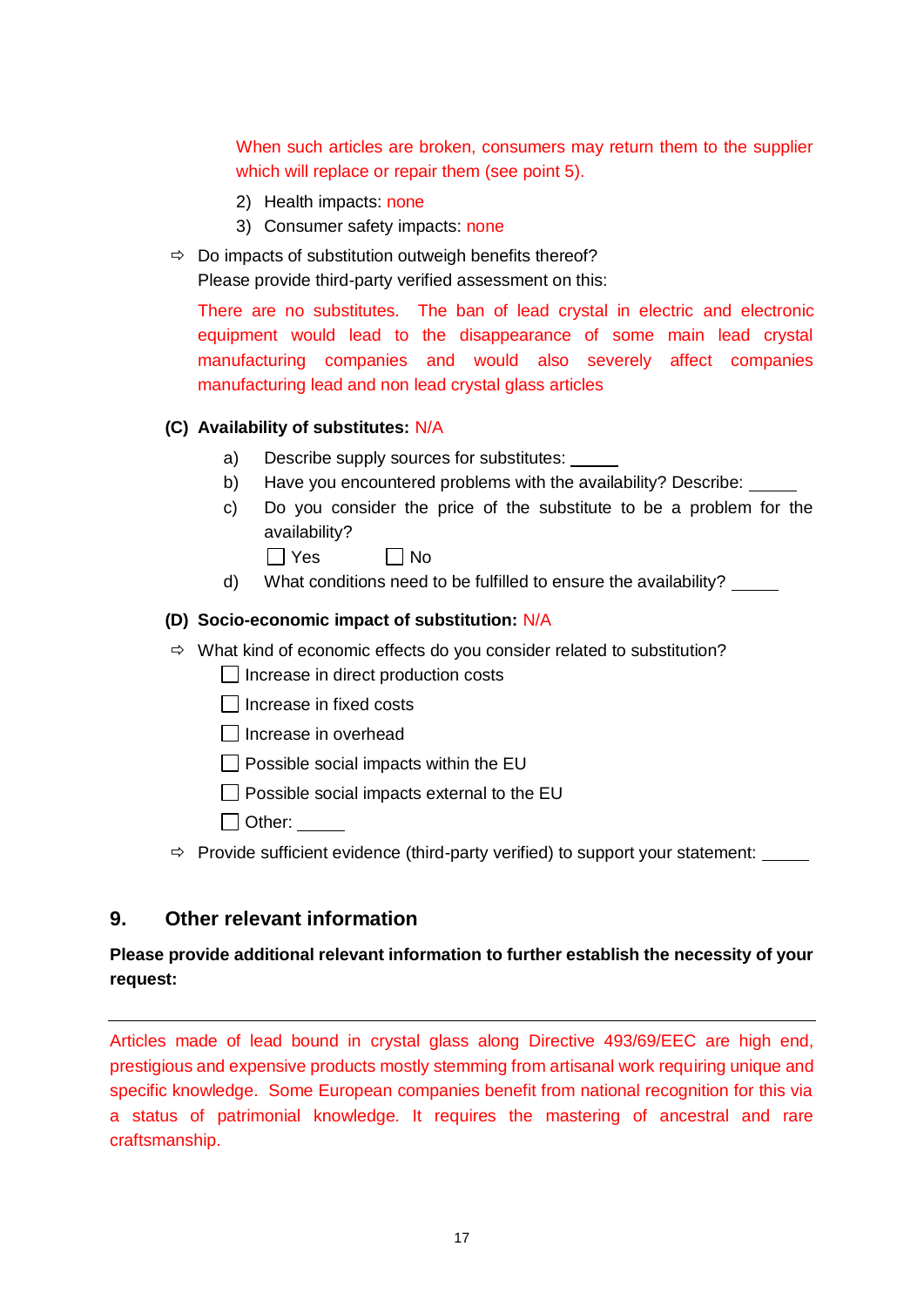The artisanal glass know-how is recognised as cultural heritage in Germany, Finland, France and Spain. A procedure is ongoing for a recognition as European cultural heritage at UNESCO.

The label 'Entreprise du Patrimoine Vivant<sup>14</sup> is a mark of recognition by the French State, set up to distinguish French enterprises for their artisanal and industrial know-how of excellence. It is granted for five years to enterprises which are depository of an economic patrimoine, composed of a rare, famous or ancestral know-how, stemming from the mastering of traditional or high technologies. All French crystal manufacturers benefit from this label.

Most European crystal manufacturing companies were set up as early as the 18<sup>th</sup> century.

REACH : it has to be stressed that glass is exempted from REACH registration. Moreover, lead bound in crystal glass along Directive 493/69/EEC) applications are the object of a derogation in lead restrictions under REACH (COM Reg 836/2012, lead in jewellery, and derogation for lead crystal in the EU restriction for Pb in articles which can be placed in children mouth).

The crystal glass industry is already under stress. EEE applications represent about one third of the turnover of some of them. Should the exemption not be renewed, it would mean :

- loss of economic wealth
- loss of European patrimonial wealth and cultural diversity
- loss of ca. one third of turnover of related manufacturing companies and in the medium/long term, their disappearance.
- 2,750 direct jobs loss and 6,950 indirect jobs in the glass industry in Europe

In Europe there are many companies whose business is devoted entirely to the production and sale of lead crystal chandeliers and allied lighting products (UK approximately 10). A larger group of companies have lead crystal products as part of a wider range of products (UK approximately 25) and there are a number of specialist antique restoration companies that refurbish and restore lead crystal chandeliers and rely on the manufacture of spare parts made from the same quality of crystal glass (UK approximately 5).<sup>15</sup>

<sup>14</sup> <http://www.patrimoine-vivant.com/fr/a-state-label>

<sup>15</sup> <https://www.kingschandeliers.co.uk/chandelier-parts-and-accessories.html>

[Chandelier Parts and Accessories -](https://www.kingschandeliers.co.uk/chandelier-parts-and-accessories.html) Chandelier Restoration

[https://www.antiquelampsupply.com/crystal-prisms;](https://www.antiquelampsupply.com/crystal-prisms) [https://www.etsy.com/market/chandelier\\_parts;](https://www.etsy.com/market/chandelier_parts) <https://bluecrystalglass.co.uk/> ;

[www.crystalchandeliercompany.ie](http://www.crystalchandeliercompany.ie/)

[https://www.bplampsupply.com/category/69\\_chandelier-parts-chandelier-crystals-crystal-prisms-and-lamp](https://www.bplampsupply.com/category/69_chandelier-parts-chandelier-crystals-crystal-prisms-and-lamp-crystals)[crystals](https://www.bplampsupply.com/category/69_chandelier-parts-chandelier-crystals-crystal-prisms-and-lamp-crystals)